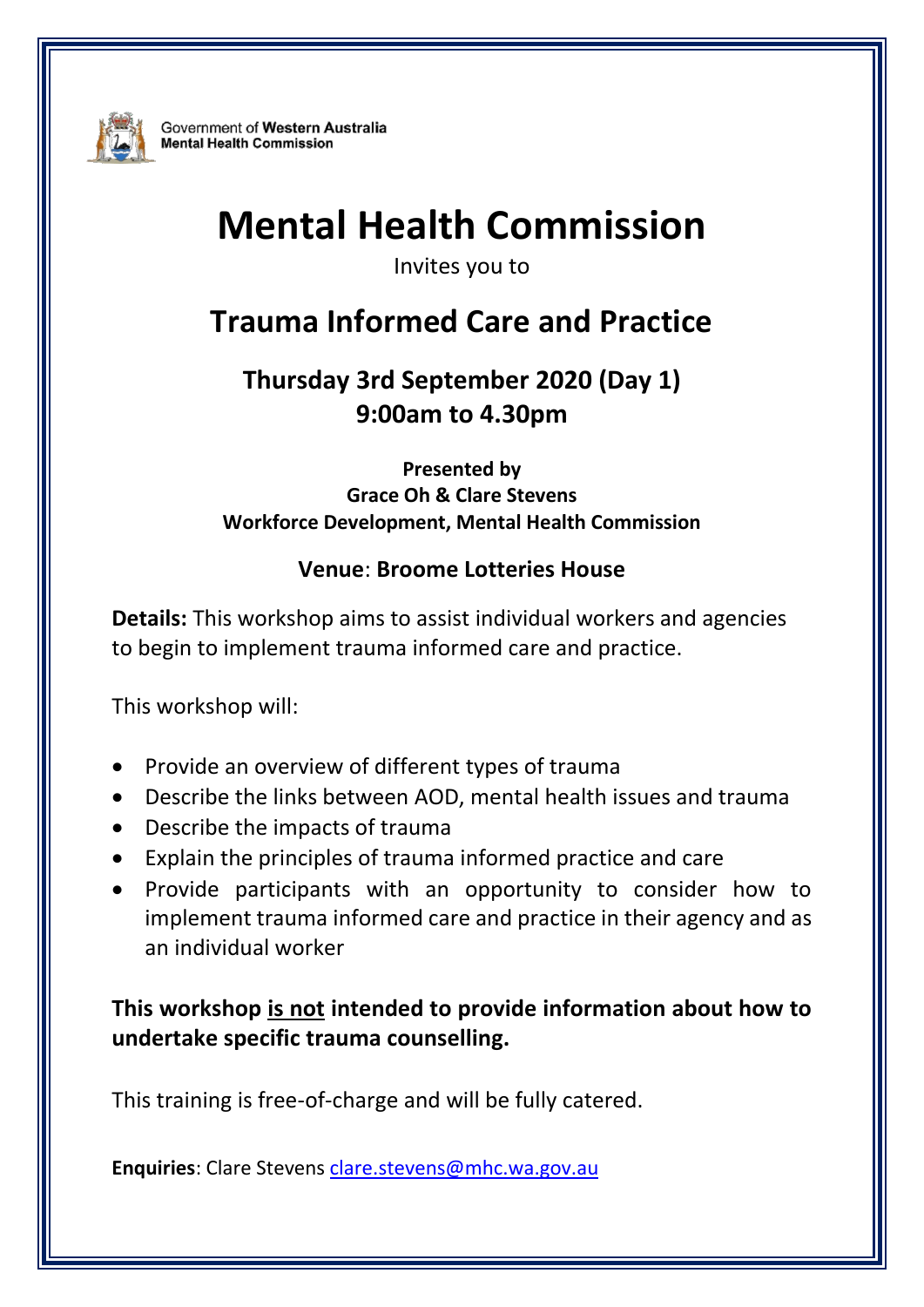

Government of Western Australia **Mental Health Commission** 

# **Mental Health Commission**

Invites you to

## **Recognising and Responding to Amphetamine Intoxication/Toxicity & Opioid Overdose**

### **Friday 4 September 2020 (Day 2) 9:00am to 4.30pm**

**Presented by Grace Oh & Clare Stevens Workforce Development, Mental Health Commission**

#### **Venue: Broome Lotteries House**

The aim of the training is to increase participants' knowledge and confidence in responding to amphetamine intoxication/toxicity and opioid overdose, with the purpose of improved service provision, client engagement and reducing harms associated with amphetamines and opioid use, including death. By the end of this training, participants will be able to:

- Describe the harms, effects and withdrawal process of amphetamines and opioids
- Identify signs and symptoms of amphetamine intoxication/toxicity and opioid intoxication and overdose
- Respond to clients experiencing amphetamine intoxication/toxicity and psychosis, including the use of de-escalation skills
- Respond to opioid overdose, including basic life support responses, naloxone administration, and post-overdose management
- Be aware of the 'Recognising and Responding to Amphetamine Intoxication/Toxicity and Opioid Overdose' resource package components, developed to support trainers to deliver education sessions to frontline workers

This training is free-of-charge and will be fully catered. **Enquiries**: Clare Stevens clare.stevens@mhc.wa.gov.au